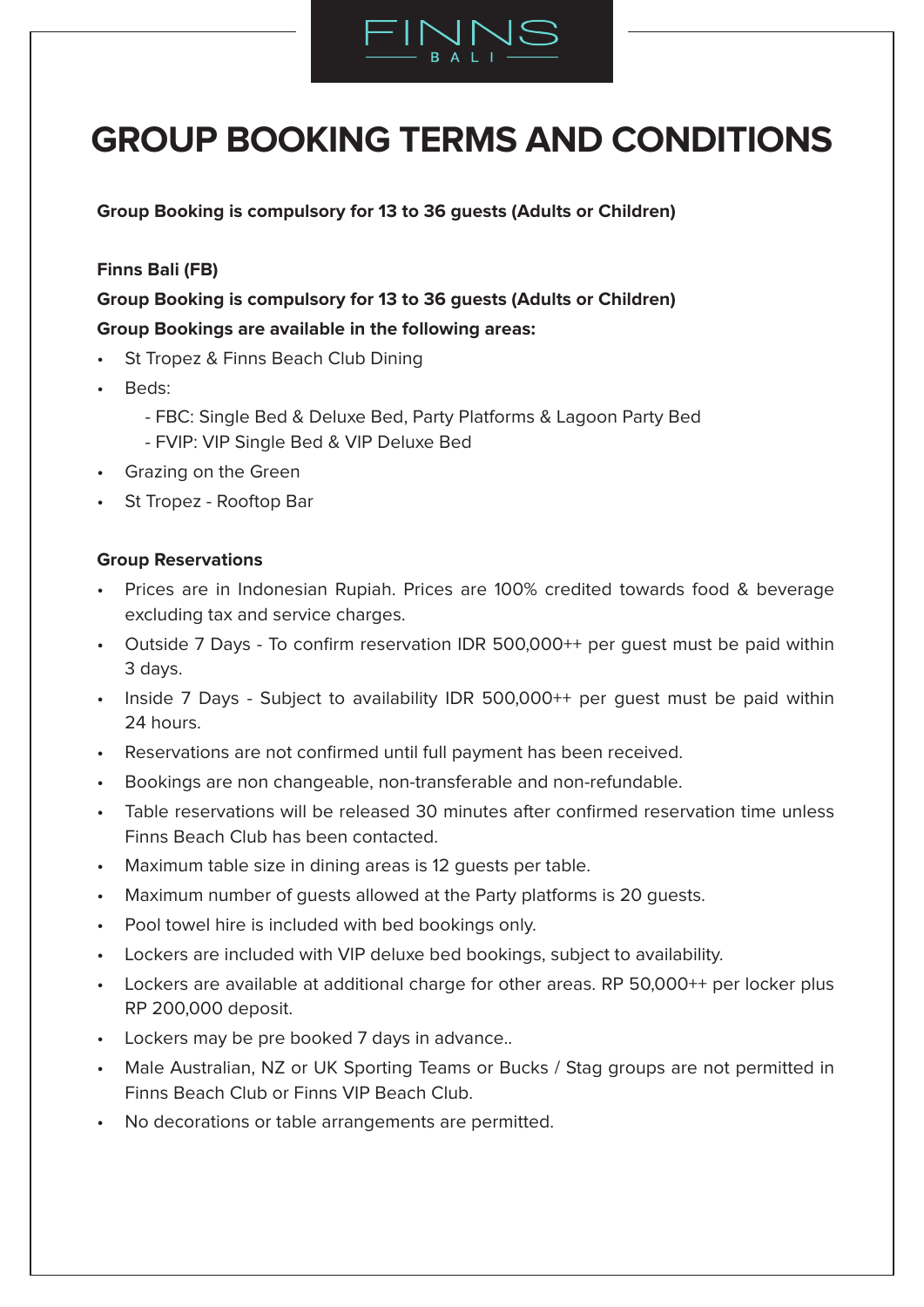

# **Group Menus**

- No outside food and beverage is permitted, with the exception of special occasion cakes which will incur a fee of IDR 200,000++ per cake or IDR 150,000++ for Finns Bali Members.
- Food is available from a la carte menu or the set menu provided in the area booked.
- Drinks will be provided from a la carte menu.
- Food and drinks can be preordered with minimum 48 hours notice.
- Ingredients may be subject to change based on product quality and availability.
- Finns Bali Members food and beverage discounts do not apply to group bookings.

## **Code of Conduct**

- Guests with head or facial tattoos are not permitted to enter Finns venues.
- No matching shirts or costumes are permitted to be worn by groups.
- No smoking permitted in FBC Lounge.
- All vehicles must be fully checked by security at the entrance prior to entering the premises.
- All bags will be checked by security upon entry to FB premises. Items not permitted will labelled and held by security for collection upon departure.
- Drones are not permitted into the venue.
- Professional photography equipment including video cameras and telescopic lenses is only permitted upon prior approval from Finns marketing department.
- Email **marketing@finnsbeachclub.com** for requests.
- No weapons or dangerous items are allowed inside the venue. The exception to this rule is in-house Police or Police or Army escorting VIP Guest, Politicians etc.
- No animals allowed in the venue.
- Children must be supervised by an adult at all times. Supervision of children is the sole responsibility of their parent/guardian. FB is not responsible for supervision of children or injury or damage that occurs on the premises from a result of children not being supervised.
- Party platforms are not recommended for children under 12 and any child under the age of 12 must be supervised at all times by a parent/guardian or the entire group will have to leave the platform. Alternatively Finn's can provide child minding services. Please contact **reservations@finnsbeachclub.com** for further information about our Cubby House Kids Club and Nannies.
- Guests are permitted to take photos with FB temples as a backdrop. However, guests are not allowed to touch or enter inside the temple (s).
- Any person bearing or wearing gang colors are not permitted to enter the venue.
- Illegal substances are not allowed inside the venue. Indonesia carries severe penalties for possession of illegal drugs.
- By your participation, you accept the inherent risks of possible injury or harm associated with any activity in or near water. You should consider this participation in a responsible manner and with good judgment.
- FB has a zero tolerance policy for bad behavior that affects the enjoyment of other quests in our venues.
- FB reserves the right to evict immediately anyone causing excessive damage or nuisance or if unlawful activities occur. If required, the relevant Indonesian authority will be contacted. FB decision is final and nil refund will be provided.